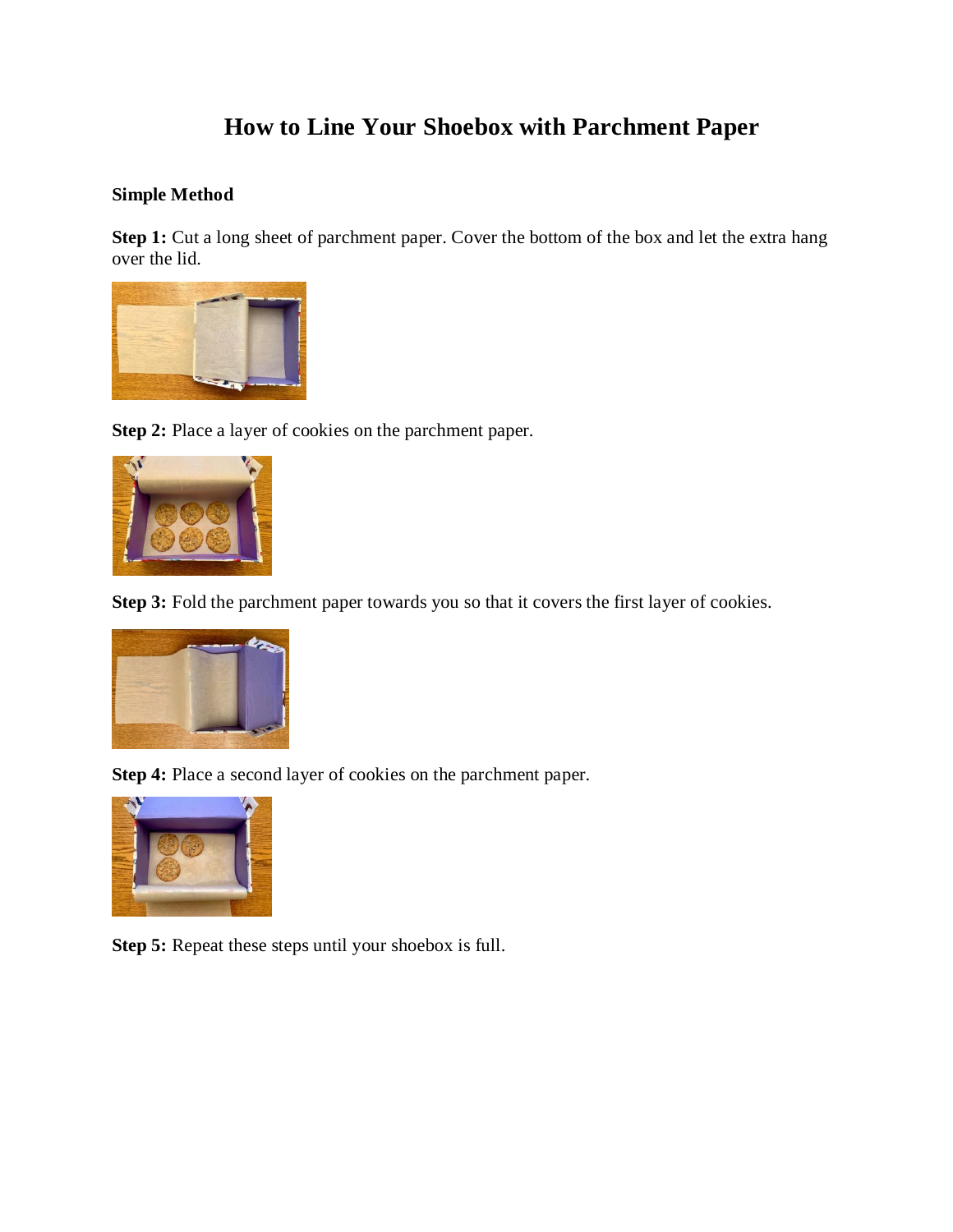## **How to Line Your Shoebox with Parchment Paper**

## **Advanced Method**

**Step 1:** Cut a sheet of parchment paper that is long enough to cover the bottom and sides of the shoebox. To determine the size, measure the box with a ruler or put the box on the parchment paper and lift the paper over the sides. If your parchment paper isn't wide enough, cut another piece and attach it using tape.



**Step 2:** Put your shoebox in the centre of the parchment paper. Check that the sides are even by lifting the paper up the sides of the box. The paper should reach the top of the box (or close to it).



**Step 3:** Place a ruler against the left side of the box. Draw a line from the top of the paper to the box. Do the same from the bottom of the paper to the box.



**Step 4:** Repeat these steps on all four sides of the shoebox.



**Step 5:** You should now have four squares on the corners of your parchment paper.